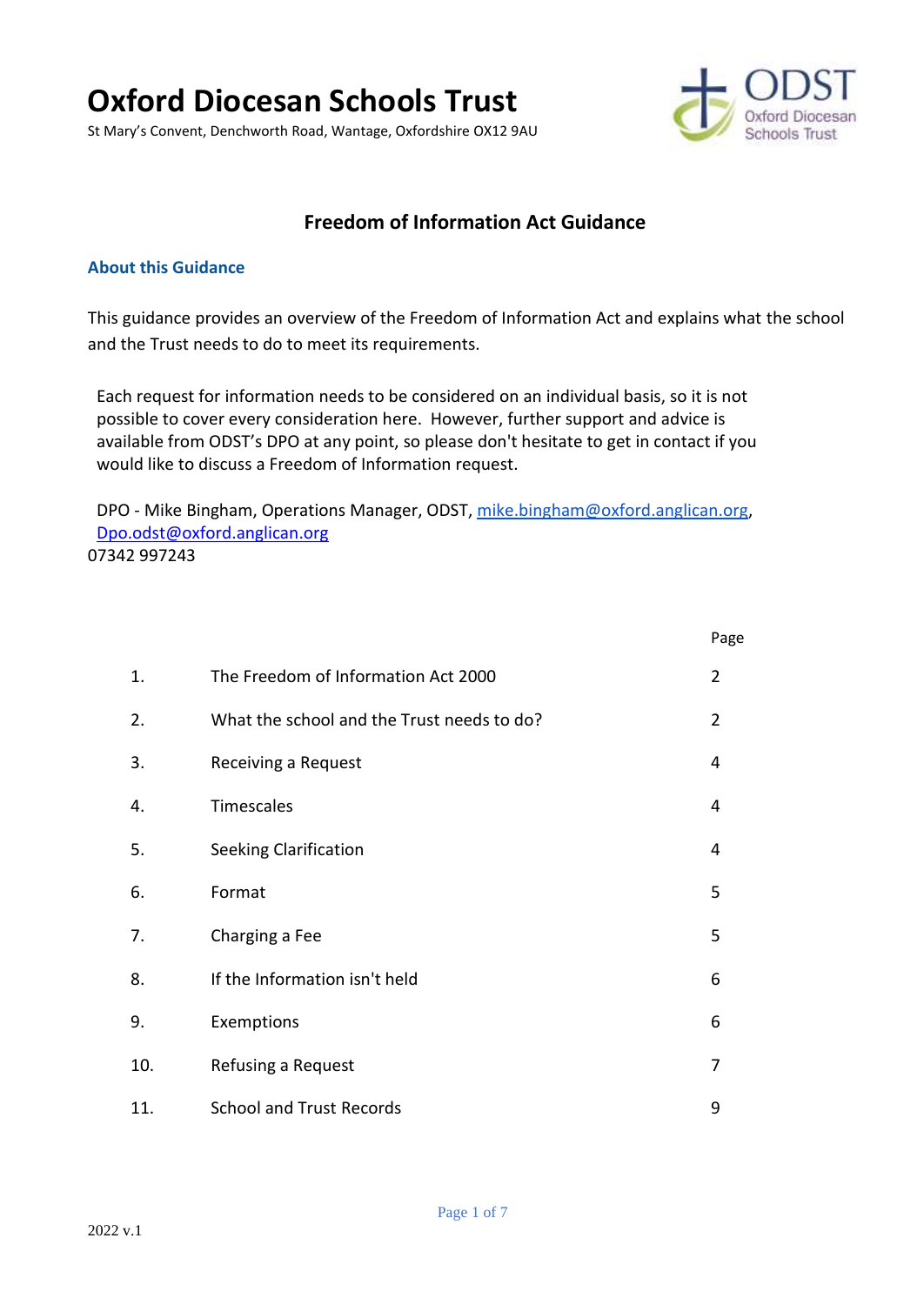#### 1. **The Freedom of Information Act 2000**

The Freedom of Information Act 2000(FOI Act) provides public access to information held by public authorities.

It does this in two ways:

- ●public authorities are obliged to publish certain information about their activities
- ●members of the public are entitled to request information from public authorities.

#### **2. What do the** School and Trust **need to do?**

The FOI Act covers any recorded information that is held by your School and Trust (as a public authority). Recorded information includes printed documents, computer files, letters, emails, photographs, and sound or video recordings.

There are 3 things the school and Trust need to do:

- 1. **Adopt and promote a model FOI publication scheme**. The Information Commissioner's Office (ICO) produced a model FOI [publication scheme](https://ico.org.uk/media/for-organisations/documents/1153/model-publication-scheme.pdf) which it expects public authorities (including the school and Trust) to adopt in full, without alteration, and maintain.
- 2. **Produce and promote a supporting Guide to Information.** The model publication scheme commits the school and Trust to *'produce and publish the method by which the specific information will be available so that it can be easily identified and accessed by members of the public.'*

The ICO produced a template Guide to Information which can be used for this purpose, and this should be completed and promoted alongside the model scheme.

If you prefer, the ICO's original Guide to Information template can be found [here.](https://ico.org.uk/media/for-organisations/documents/1278/schools_england_mps_final.doc) There is also a supporting document from the ICO on [how to complete the Guide,](https://ico.org.uk/media/for-organisations/documents/1242/how-to-complete-template-guide-to-info-for-schools.pdf) plus a [Definition document.](https://ico.org.uk/media/for-organisations/documents/1235/definition-document-schools-in-england.pdf)

3. **Publish a schedule of fees**. Information available through a school and Trust publication scheme should be readily available at a low cost or free of charge to the public. If a school or Trust makes a charge, it must be justifiable, transparent and kept to a minimum.

The template Guide to Information includes a column to add the details of any charges, plus a schedule of charges template to show how any costs have been arrived at.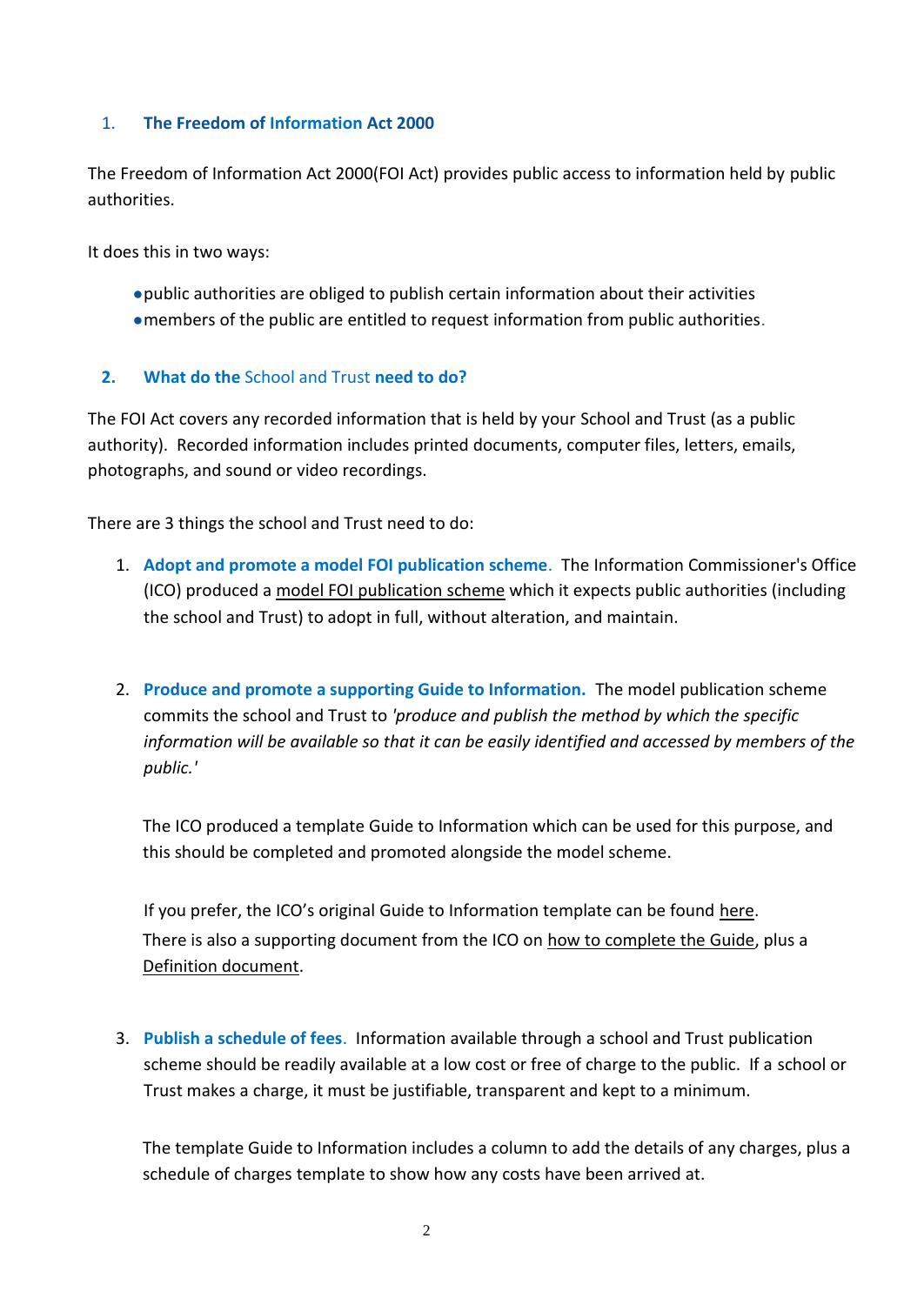All of the above should be readily available through your website, noticeboards, newsletters, or posters in places where people access your services.

Where it is not practicable to make information available on a website, or when an individual does not wish to access the information from a website, you must indicate how the information can be obtained (this should be set out in your Guide to Information).

## **3. Receiving a request**

Anyone has a right to request information from your school or trust. You have two separate duties when responding to these requests:

- to tell the applicant whether you hold any information falling within the scope of their request
- to provide that information.

For a request to be valid under the Freedom of Information Act it **must be in writing** (unlike subject access requests under the GDPR), but requesters do not have to mention the FOI Act or direct their request to a designated member of staff.

Any letter or email to your school or Trust asking for information is a request for recorded information under the FOI Act.

However, this doesn't mean that every enquiry has to be dealt with formally as a request under the FOI Act. Many enquiries can be dealt with as part of your school or Trust's normal practice of providing information, e.g., a parental enquiry about whether there is a space for their child.

The provisions of the FOI Act only need to come into force if:

- the requested information cannot be provided straight away or
- the requester makes it clear they expect a response under the FOI Act.

N.B. It is wise to bear in mind that disclosures under the FOI Act are 'to the world', so anyone may see the information.

#### **4. Timescales**

You normally have 20 school (working) days to respond to a request; or 60 working days, if this is shorter, which is helpful across the summer holidays.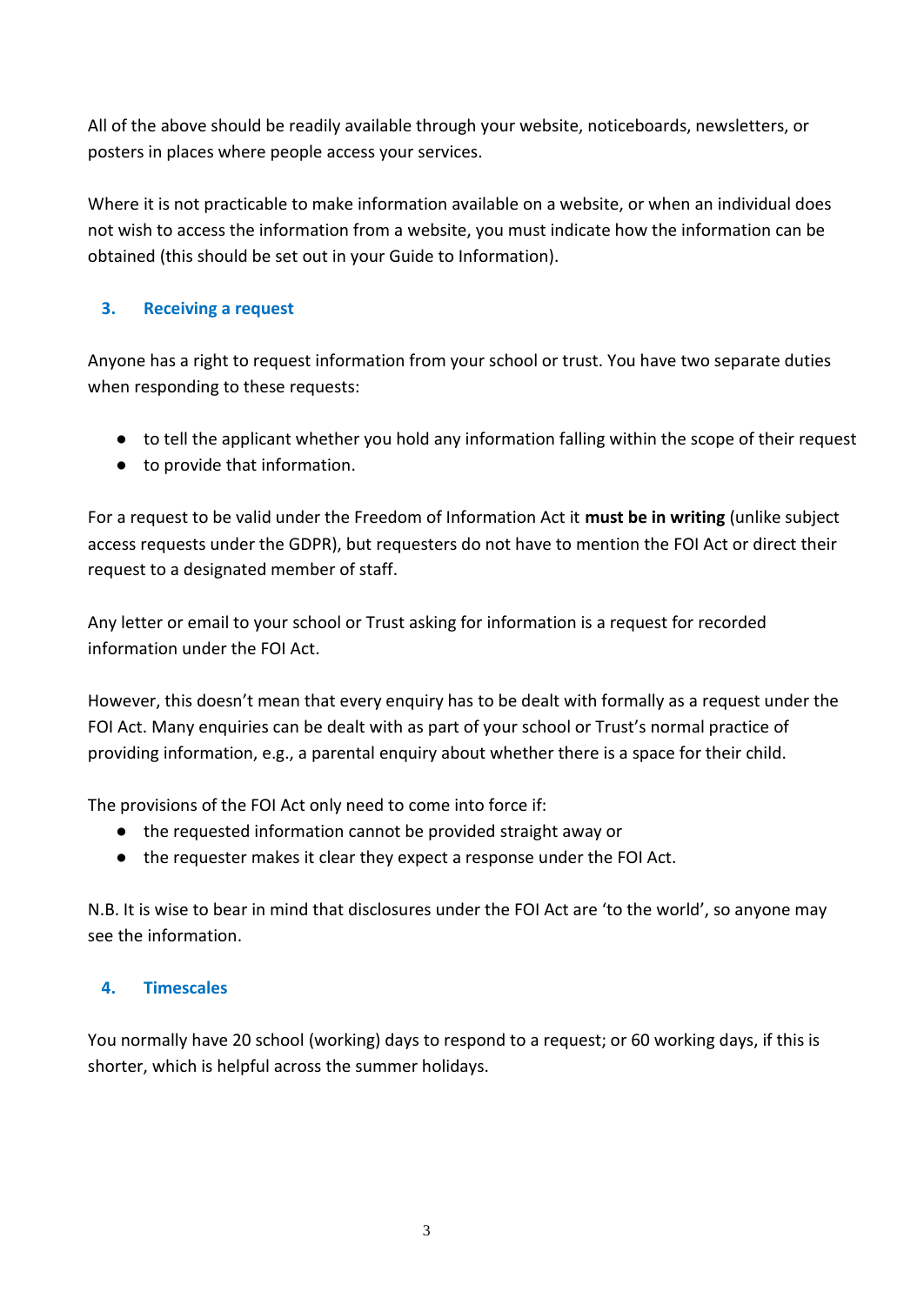#### **5. Seeking Clarification**

If you are not clear what information is being requested, you must contact the requester as soon as possible to seek clarification. It would be good practice to explain any options that might be available and ask whether these might adequately answer the request.

You do not have to deal with the request until you have received whatever clarification is reasonably needed.

#### 6. **Format**

There are a number of ways the information can be made available, such as by email, via a secure link, as a printed copy or by arranging for the requester to view the information.

You can decide what seems the most reasonable in the circumstances. If the requester has made their request by email, and the information is an electronic document in a standard form, it would be reasonable to reply by email and attach the information.

However, requesters do have the right to specify their preferred means of communication, in their initial request.

You may also want to consider whether you want to include anything else with the information, such as explanatory or background context.

For example, if so much of the document has been redacted so that it is difficult to read, you could consider what else you can do to make the information understandable and useful for the requester.

It is wise to keep a copy of any redacted and unredacted versions in case of any queries or complaints.

## **7. Charging a Fee**

The FOI Act doesn't allow you to charge a flat fee, but it does allow you to recover your communication costs, such as for photocopying, printing and postage.

You cannot normally charge for any other costs, such as for staff time spent searching for information.

However, the *Freedom of Information (Appropriate Limit and Fees) Regulations 2004* set a maximum cost limit of £450 for schools and Trusts as a result of responding to a FOI request.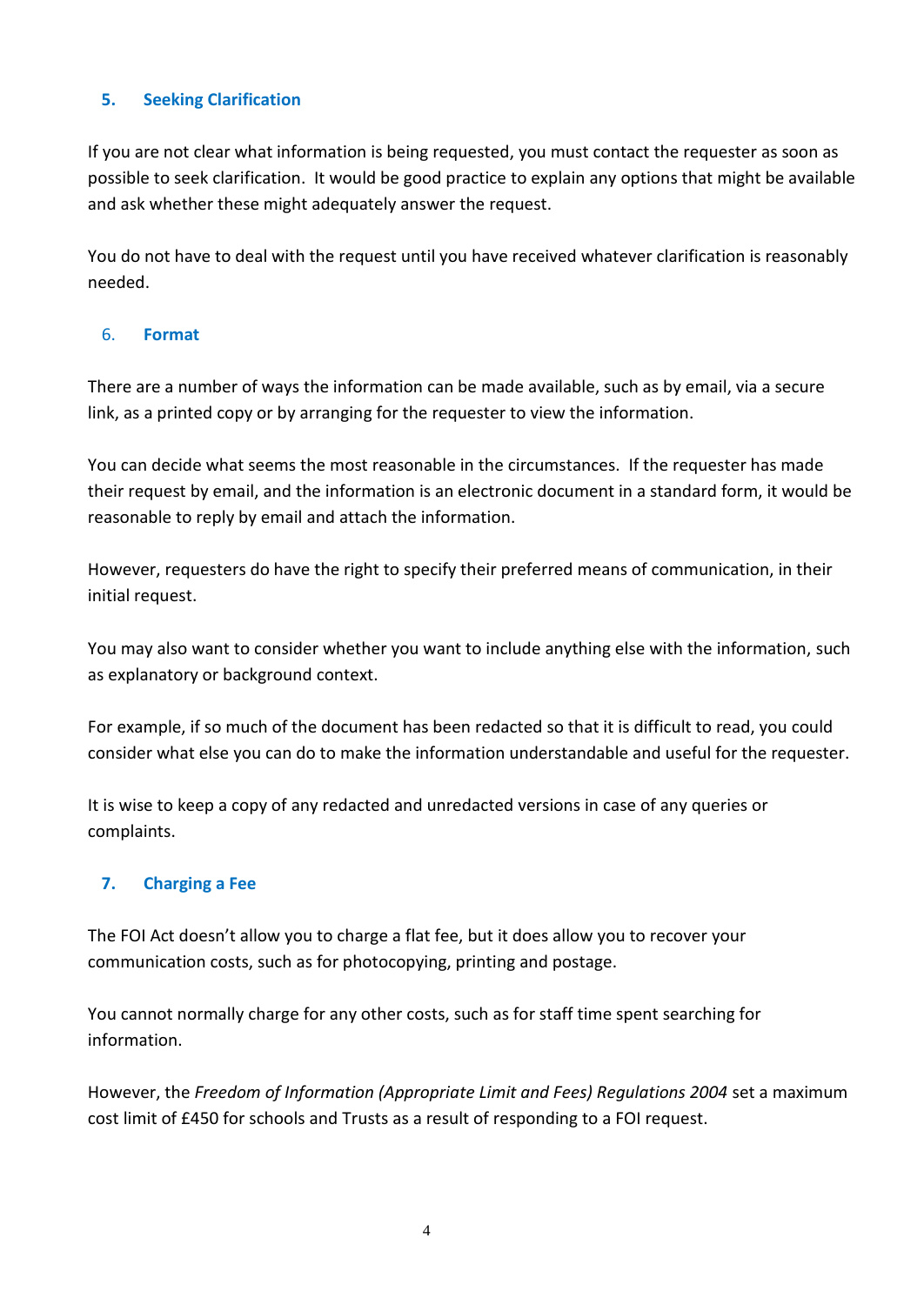If you estimate that the cost of complying with a request would exceed this cost limit, you can offer to supply the information and recover your full costs (including staff time), rather than refusing the request. See section 10 'Refusing a Request' on page 7 for more detail.

If you want to charge a fee, you should let the requester know and you do not need to send the information until you have received the fee.

Once you have let the requester know that there will be a fee for providing the information, the clock stops until the fee has been paid.

## **8. If the Information isn't held**

The FOI Act only covers recorded information your school/trust holds. When compiling a response, you may have to draw from multiple sources of information you hold.

But you are not required to carry out further analysis to provide an answer. Nor are you required to find out information from elsewhere if you don't already have the relevant information in recorded form.

If you don't have the information the requester has asked for, you can comply with the request by letting them know in writing. If you know that the information is held by another public authority, it would be good practice to transfer the request to them or advise the requester to redirect their request.

## **9. Exemptions**

There are a number of exemptions that can apply in certain circumstances e.g., if harm could arise, or be likely to arise, from disclosure; or cause prejudice to a criminal investigation or to someone's commercial interests.

There is also an exemption for personal data, if releasing it would not meet the requirements of the UK's data protection laws (UK GDPR and UK Data Protection Act 2018).

In some cases, the FOI Act will allow you to refuse to confirm or deny whether you hold information.

Most of the exemptions are not 'absolute' and a public interest test may need to be applied on a case-by-case basis when deciding whether to release information.

The public interest test involves weighing the public interest in disclosure against the public interest in maintaining the exemption; whilst bearing in mind the principle behind the FOI Act is to release information unless there is good reason to withhold it.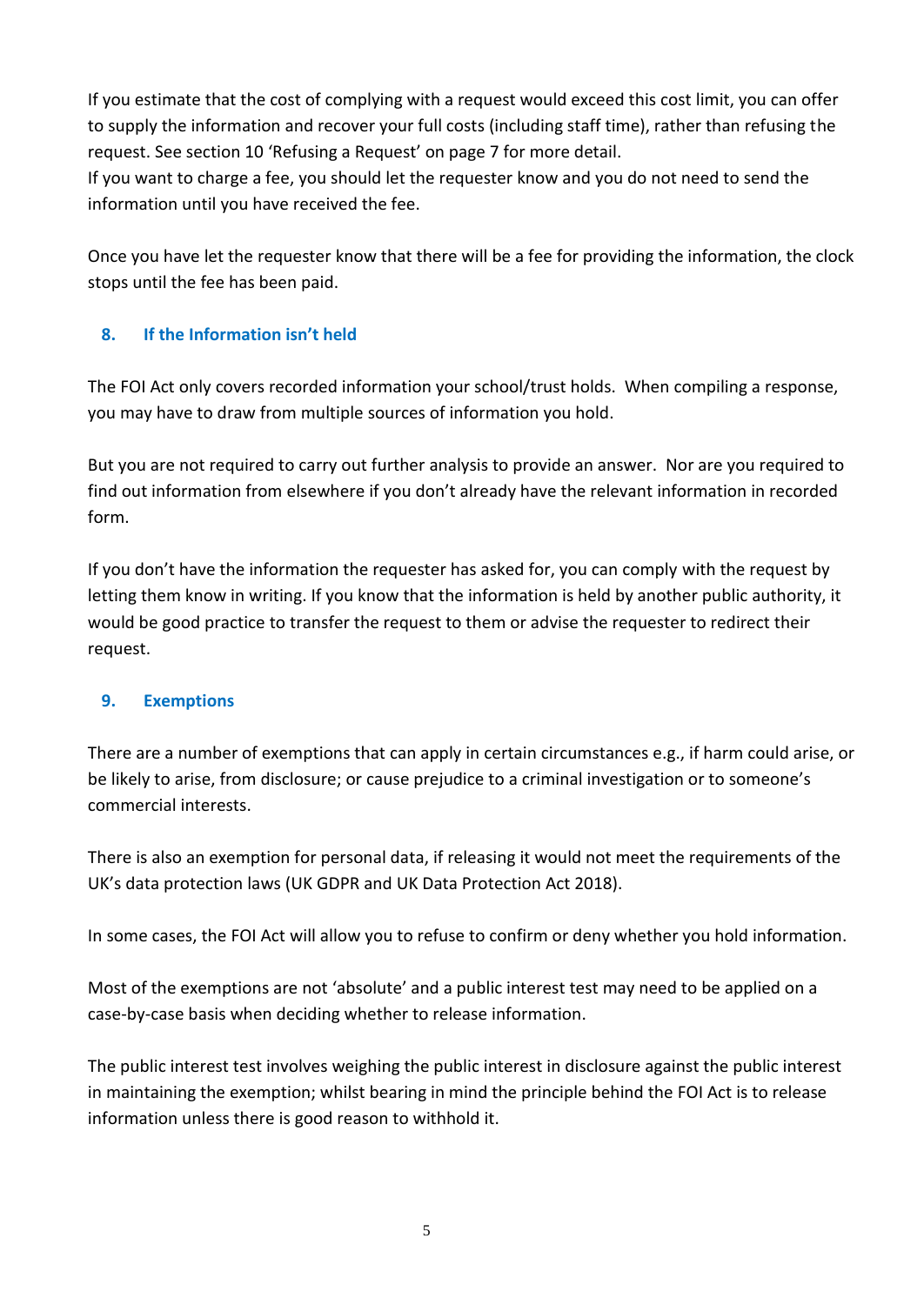#### **10. Refusing a Request**

A request can be refused if:

- it would cost too much, or take too much staff time, to deal with the request
- The request is vexatious
- The request repeats a previous request from the same person.

#### **10.1. Refusing a request on the grounds of cost**

The cost limit for complying with a request (or a linked series of requests from the same person or group within 60 working days) is set down in law as £450 for schools and Trusts. See the *Freedom of Information (Appropriate Limit and Fees) Regulations 2004*).

You can refuse a request if you estimate that the cost of compliance would exceed this limit.

You do not have to do the work covered by the estimate before deciding to refuse the request. However, the estimate must be reasonable and follow the rules in the *Freedom of Information (Appropriate Limit and Fees) Regulations 2004.*

This means that when estimating the cost of compliance, you can only take into account time needed to:

- determining whether you hold the information
- finding the requested information, or records containing the information
- retrieving the information or records
- extracting the requested information from records.

You are not allowed to take into account time needed to:

- decide whether any exemptions apply
- redact any exempt information
- carry out the public interest test, as appropriate.

The Regulations state that the staff time involved should be rated at £25 per hour regardless of who carries out the work. Therefore, based on the £450 limit, this equates to 18 hours work.

## **10.2. Refusing a request on the grounds it is vexatious**

The FOI Act allows schools to take into account the context and history of a request, including the identity of the requester and previous contact with them.

The decision to refuse a request as vexatious often follows a long series of requests and correspondence.